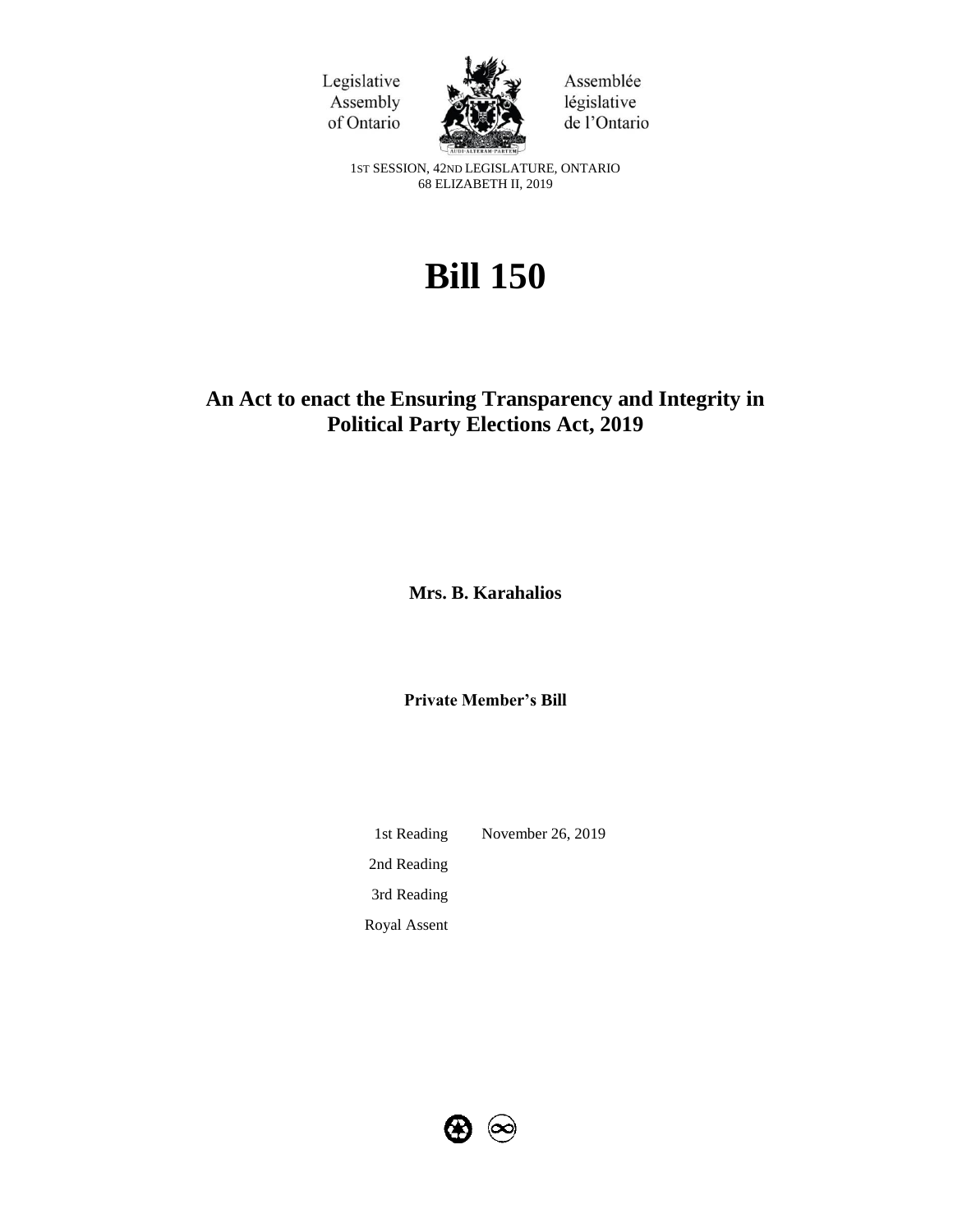#### EXPLANATORY NOTE

The Bill enacts the *Ensuring Transparency and Integrity in Political Party Elections Act, 2019*. The Act provides rules relating to the election of an official party candidate for an electoral district, the election of a leader of a political party and the election of a president of a political party.

The Act requires a report to be filed with the Chief Electoral Officer within seven days after an election and the report must set out, among other things, the number of persons who were eligible to vote in the election, the number of person who voted and the number of votes that each candidate received. The Chief Electoral Officer must publish the information in the report on the Internet. It is an offence not to file a report or to make a false statement in a report.

The Act permits a candidate to contest the validity of an election by commencing an action in the Superior Court of Justice.

The Act sets out various offences relating to voting in an election, including voting when not being eligible to vote or voting more than once, mishandling ballot papers, furnishing false or misleading information to an election official, or inducing or procuring an unqualified person to vote. The penalty for these offences is a fine of not more than \$5,000. If any of those offences is committed knowingly, the person is liable to a fine of not more than \$25,000 or to imprisonment for a term of not more than two years less a day, or to both. It is also an offence to wilfully miscount ballots and the penalty is a fine of not more than \$25,000 or imprisonment for a term of not more than two years less a day, or to both.

Provisions in the *Election Finances Act* that require the reporting and publication of information relating to nomination contests are repealed. Those requirements are re-enacted in the *Ensuring Transparency and Integrity in Political Party Elections Act, 2019*.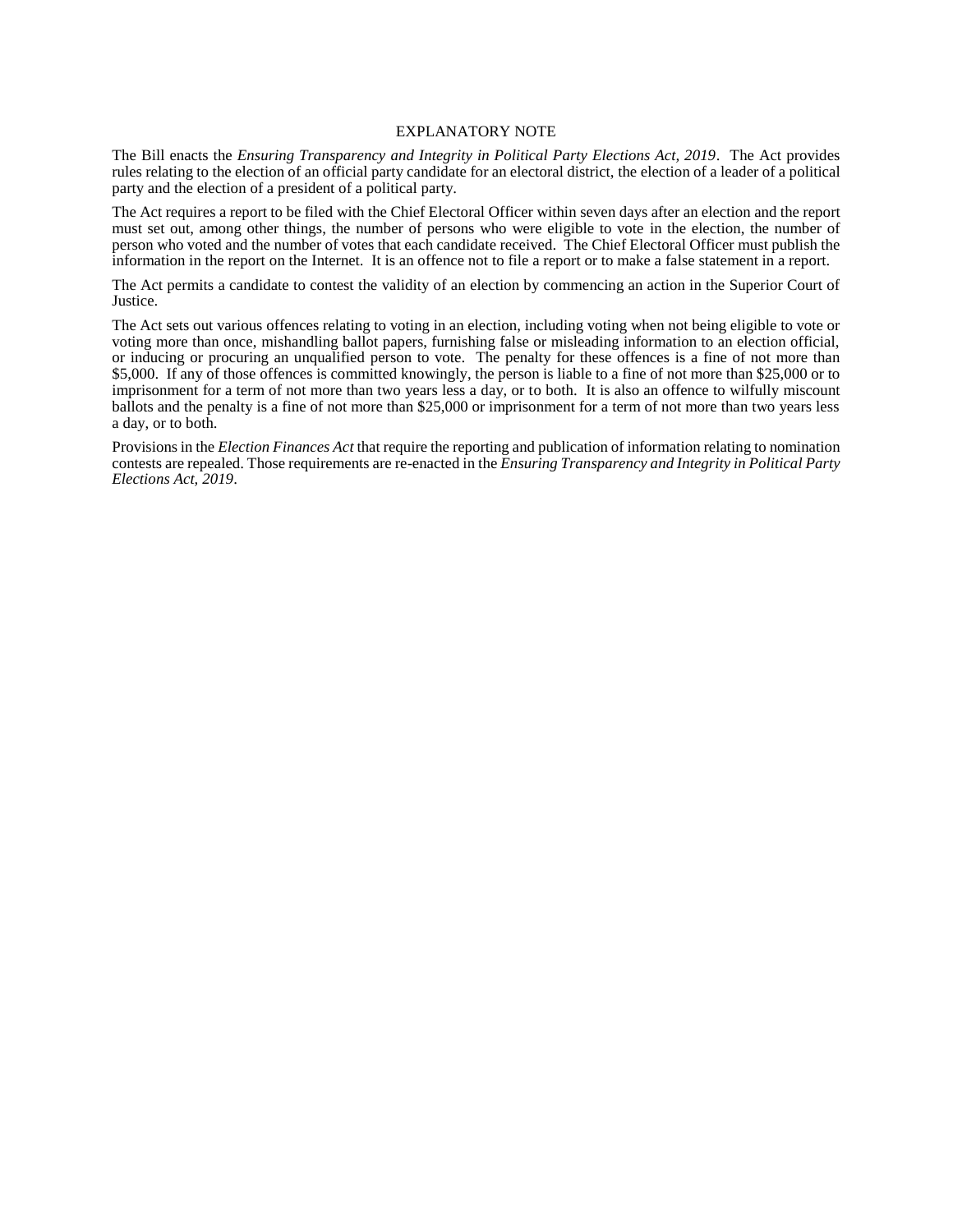# **An Act to enact the Ensuring Transparency and Integrity in Political Party Elections Act, 2019**

Her Majesty, by and with the advice and consent of the Legislative Assembly of the Province of Ontario, enacts as follows:

#### **INTERPRETATION**

# **Definitions**

**1** (1) In this Act,

"ballot" means a ballot used for the conduct of an election; ("bulletin de vote")

"election" means,

- (a) the selection, by vote, of an official party candidate for an electoral district,
- (b) an election of the leader of a registered party, or
- (c) an election of the president or of an equivalent position of a registered party. ("election")

#### **Interpretation**

(2) Expressions used in this Act that are not otherwise defined have the same meaning as in the *Election Finances Act*.

#### REPORTING REQUIREMENTS

#### **Reporting, nomination contest**

**2 (1)** When a candidate is nominated with respect to a registered party for an electoral district, the leader of the registered party, shall, within seven days after the candidate is selected, file with the Chief Electoral Officer a report setting out the following:

- 1. The name of the electoral district, the registered constituency association and the registered party that the nomination concerns.
- 2. The date on which the contest for the nomination began and the date on which the candidate was selected.
- 3. The name and address of each nomination contestant as of the date the candidate was selected, and of their chief financial officer.
- 4. The name of the candidate who was selected.
- 5. The number of persons who were eligible to vote in the contest.
- 6. The number of persons who voted in the contest.
- 7. The number of votes each registered nomination contestant received.

#### **Notice and publication**

(2) The Chief Electoral Officer shall,

- (a) communicate to each nomination contestant the information that was reported with respect to that contestant under subsection (1); and
- (b) publish on a website on the Internet a notice containing the information referred to in subsection (1).

#### **Reporting, appointed candidates**

(3) Promptly after a candidate is appointed with respect to a registered party for an electoral district, the leader of the registered party shall notify the Chief Electoral Officer of the name of the candidate who was selected.

#### **Reporting, leadership contest**

**3** (1) When a person is elected as leader of a registered party, the chief financial officer of the party shall, within seven days after the person is elected, file with the Chief Electoral Officer a report setting out the following: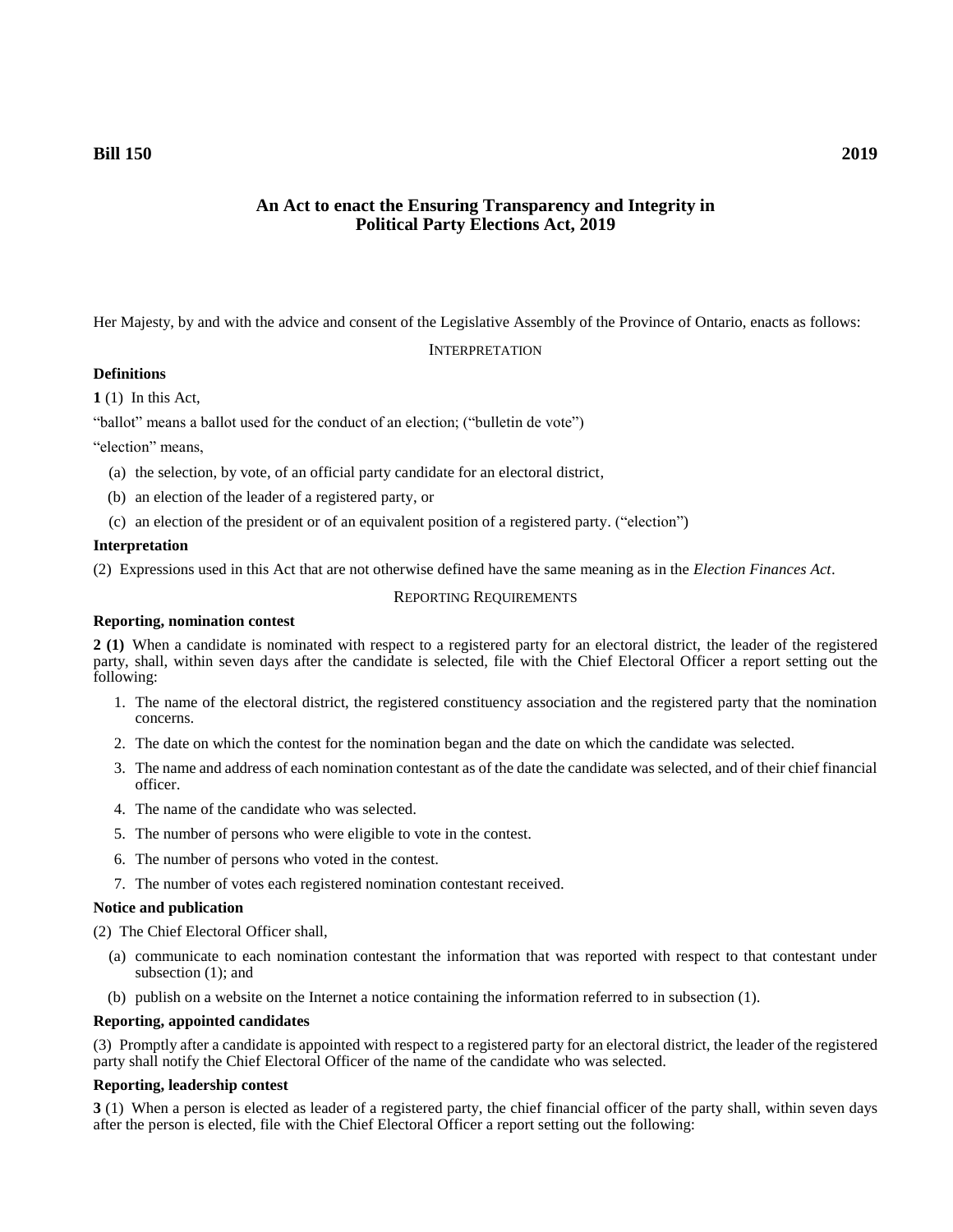- 1. The name of the registered party that the election concerns.
- 2. The date on which the contest for the election began and the date of the leadership vote.
- 3. The name and address of each leadership contestant as of the date of the leadership vote.
- 4. The name of the person who was elected as leader.
- 5. The number of persons who were eligible to vote for a registered leadership contestant, based on the registered party's rules governing the leadership contest.
- 6. The number of persons who voted in the leadership contest.
- 7. The number of votes that each registered leadership contestant received.
- 8. If more than one ballot was required to elect the leader, the report must set out the information required by paragraphs 6 and 7 for each ballot.
- 9. If the registered party's rules governing the leadership contest provide for a special formula for determining the number of votes that each registered leadership contestant received after each ballot, the report must set out, in addition to setting out the number of votes as required by paragraph 7, the number of votes that each registered leadership contestant received after the special formula was applied for each ballot.

#### **Notice and publication**

(2) The Chief Electoral Officer shall,

- (a) communicate to each leadership contestant the information that was reported with respect to that contestant under subsection (1); and
- (b) publish on a website on the Internet a notice containing the information referred to in subsection (1).

#### **Reporting, appointed candidates**

(3) Promptly after a candidate is appointed as leader of a registered party, the chief financial officer of the party shall notify the Chief Electoral Officer of the name of the candidate who was appointed.

#### **Reporting, party president contest**

**4** (1) When a person is elected as president, or the equivalent, of a registered party, the chief financial officer of the party shall, within seven days after the person is elected, file with the Chief Electoral Officer a report setting out the following:

- 1. The name of the registered party that the election concerns.
- 2. The date on which the contest for the election began and the date on which polling took place in respect of the election.
- 3. The name and address of each candidate as of the date on which polling took place in respect of the election.
- 4. The name of the person who was elected.
- 5. The number of persons who were eligible to vote in the contest.
- 6. The number of persons who voted in the contest.
- 7. The number of votes each candidate received.

#### **Notice and publication**

(2) The Chief Electoral Officer shall,

- (a) communicate to each candidate the information that was reported with respect to that candidate under subsection (1); and
- (b) publish on a website on the Internet a notice containing the information referred to in subsection (1).

#### **Reporting, appointed candidates**

(3) Promptly after a candidate is appointed as president, or the equivalent, of a registered party, the chief financial officer of the party shall notify the Chief Electoral Officer of the name of the candidate who was appointed.

#### **Forms**

**5** All information required to be filed with the Chief Electoral Officer shall be filed in the form prescribed therefor by the Chief Electoral Officer.

#### **Information on file with Chief Electoral Officer**

**6** Section 15 of the *Election Finances Act* applies with respect to reports filed with the Chief Electoral Officer under this Act.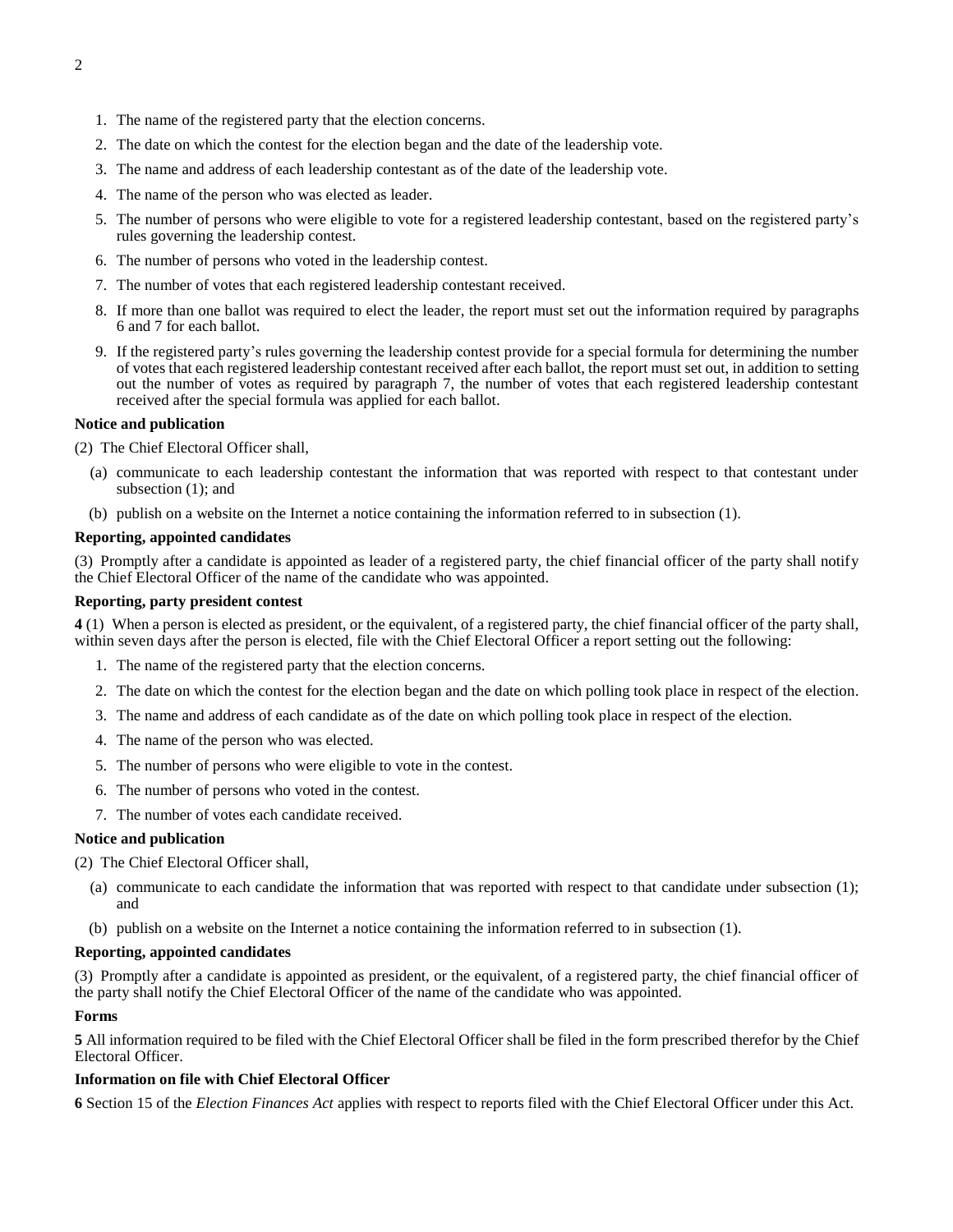# CONTESTED ELECTIONS

#### **Validity of election, determination by action**

**7** (1) The validity of an election shall be tried and determined by an action commenced in the Superior Court of Justice.

#### **Who may commence action**

(2) A candidate at an election may commence an action.

#### **Time for commencing action**

(3) No action shall be commenced after the expiration of 30 days following the date of the election.

#### **Special requirements**

(4) When an action is commenced, security shall be given on behalf of the plaintiff in the amount of \$2,000, in accordance with the practice in cases where a plaintiff resides out of Ontario.

# **Purpose of security**

(5) The security given under subsection (4) is to be applied towards payment of the costs, charges and expenses, if any, that become payable by the plaintiff.

#### **Practice and procedure**

**8** (1) Subject to the rules of court, the practice and procedure of the Superior Court of Justice apply to an action commenced under section 7.

#### **Judge without jury**

(2) The action shall be tried by a judge without a jury.

#### **Appeals to Court of Appeal**

**9** (1) An appeal lies from the judgment of the Superior Court of Justice to the Court of Appeal.

#### **Appeal to be heard speedily**

(2) The appeal shall be heard as speedily as practicable.

#### **Judgment or new trial**

(3) The Court of Appeal may give any judgment that ought to have been pronounced or may grant a new trial for the purposes of taking evidence or additional evidence and may remit the case to the trial judge or to another judge and, subject to any directions of the Court of Appeal, the case shall thereafter be proceeded with as if there had been no appeal.

#### **Appeal from decision on new trial**

(4) An appeal lies from the decision of the trial judge to whom the case was remitted by the Court of Appeal in accordance with the provisions of this section.

#### **OFFENCES**

#### **Offence for false statement in report**

**10** No person shall knowingly make a false statement in any report filed with the Chief Electoral Officer under this Act.

#### **Failure to file reports**

**11** If a chief financial officer of a registered party or a leader of a registered party knowingly contravenes section 2, 3 or 4,

- (a) the chief financial officer or the leader, as the case may be, is guilty of an offence and on conviction is liable to a fine of not more than \$5,000; and
- (b) the registered party is also guilty of an offence and on conviction is liable to a fine of \$50 for each day that the default continues.

#### **Voting when not qualified, etc.**

**12** Every person who, at an election,

- (a) not being eligible to vote, votes; or
- (b) being eligible to vote, votes more than once,

is guilty of an offence and on conviction is liable to a fine of not more than \$5,000.